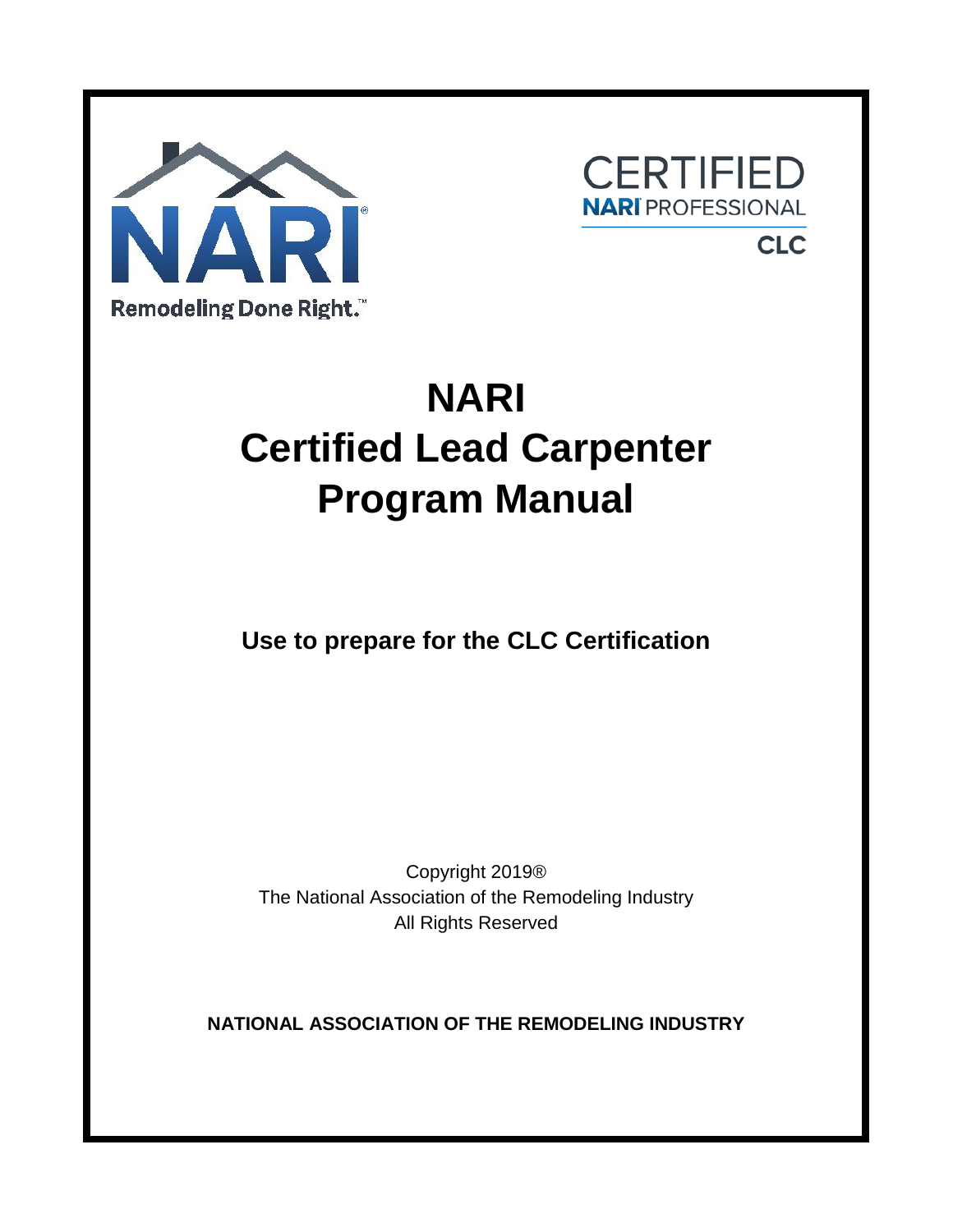**Welcome,** and congratulations on taking the first step toward earning the Certified Lead Carpenter (CLC) designation. The National Association of the Remodeling Industry (NARI) has established the Certified Lead Carpenter (CLC) designation to promote the highest standards of carpentry remodeling through credentialing of remodeling professionals. By choosing to review this handbook, you have taken the first step toward joining those who will distinguish themselves by earning the CLC designation.

This handbook summarizes the key aspects of the CLC program, and is intended to help you understand the process of certification and recertification when the time comes. The handbook is a useful reference as you:

- Make your decision whether to pursue the CLC
- Develop your course of study to meet the eligibility requirements of the CLC
- Complete the CLC application
- Seek to maintain (or provide yourself another opportunity to earn) the CLC

The CLC program continues to evolve and be refined as residential carpentry is applied to the remodeling industry. No single printed document can address every potential question, process, policy detail, or future change. No single printed document can address every potential question, process, policy detail, or future change. You are encouraged to use this handbook as a supplement to the program information provided on the CLC program web site as well as information provided by NARI's certification staff, who may be contacted at 847 298-9200 or [certification@nari.org.](mailto:Certification@nari.org)

#### **NARI Certification Board**

The NARI Certification Board, the certifying agency of the National Association of the Remodeling Industry, is responsible for the governance of the CLC program, and all policies and standards related to the CLC designation. NARI staff administers this program by implementing the Board's policies. This structure allows the NARI Certification Board to maintain integrity concerning policy matters related to certification.

The NARI Certification Board issues certifications to individuals who successfully meet its standards. These individuals may present themselves to the public as Certified Lead Carpenters.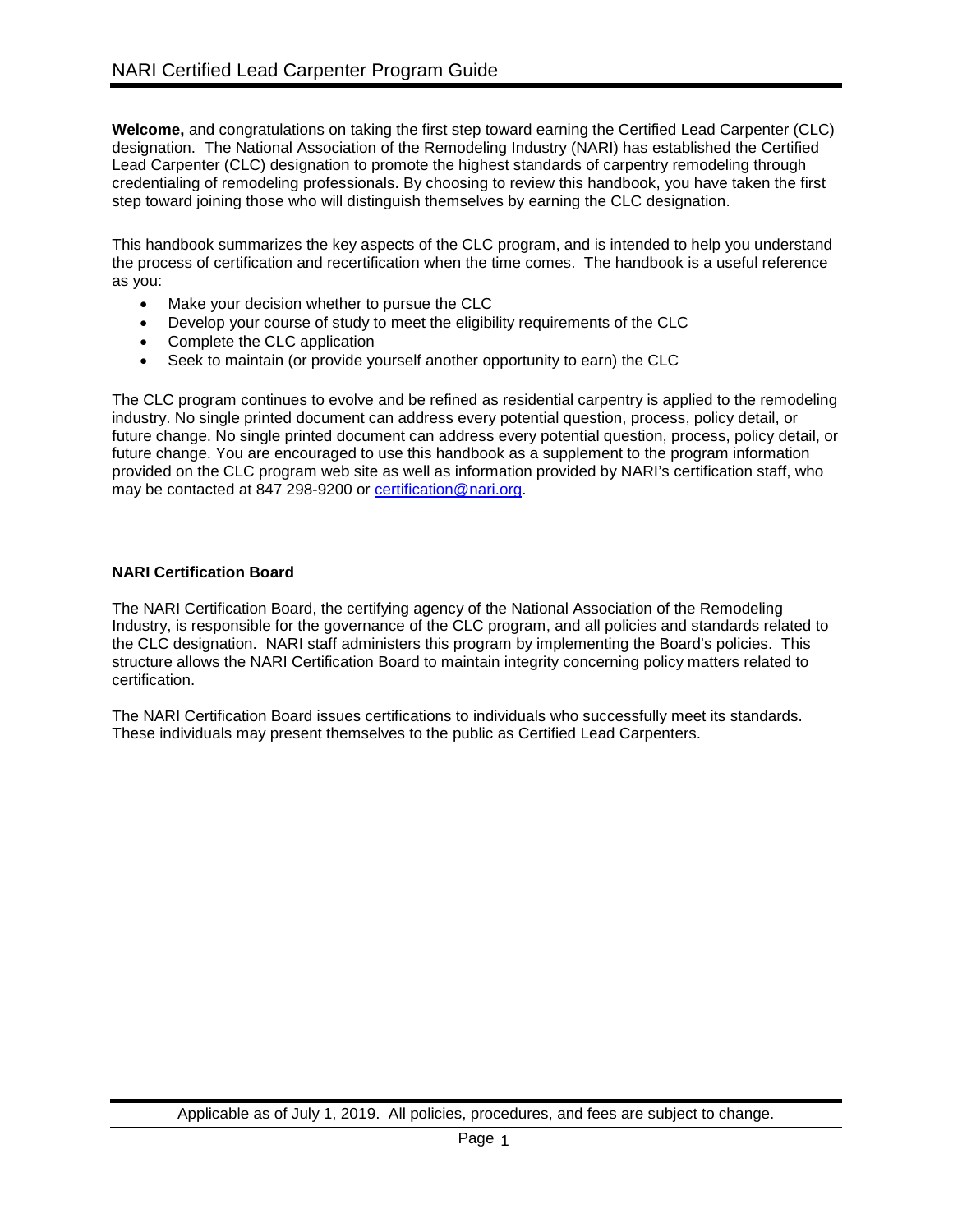# **What is the purpose of the CLC designation?**

The purpose of the CLC certification program is to:

- Establish the body of knowledge for Certified Lead Carpenters
- Assess the level of knowledge demonstrated by Certified Lead Carpenters in a valid and reliable manner
- Encourage professional growth in the field of lead carpentry
- Formally recognize individuals who meet the requirements set by the NARI Certification Board

The NARI Certification Board, with assistance and advice from professionals in relevant fields, has developed a credential that will recognize an accepted level of expertise in the profession with the goal of improving professional standards in lead carpentry; however, no certification program can guarantee professional competence. In addition, given the frequent changes in recommended practices and technology, the NARI Certification Board cannot warrant that the test materials will at all times reflect the most current state of the art. The NARI Certification Board welcomes constructive comments and suggestions from the public and profession.

#### **What are the benefits of certification?**

#### **PREPARING FOR THE TEST**

#### **Who can take the test?**

You are eligible to sit for the CLC exam if you meet the following requirements:

- Have a minimum of five years continuous practice in the remodeling industry, with at least two of those years as a lead carpenter. A lead carpenter is:
	- o defined as a remodeling professional who is involved in tasks and has responsibilities beyond the technical production aspects of a project;
	- o responsible for customer contact and communication;
	- o responsible for supervision of subcontractors and employees, managing the job site, and
	- o responsible for scheduling, and safety issues.
- Adhere to NARI's Standards of Practice and Code of Ethics
- Successfully complete a comprehensive application that details your background and experience
- Successfully complete a written examination on business, construction, and remodeling practices; communication and jobsite management; and jobsite and tool safety
- Submit all required application materials and fees

\*All experience and coursework must be completed at the time the application is submitted.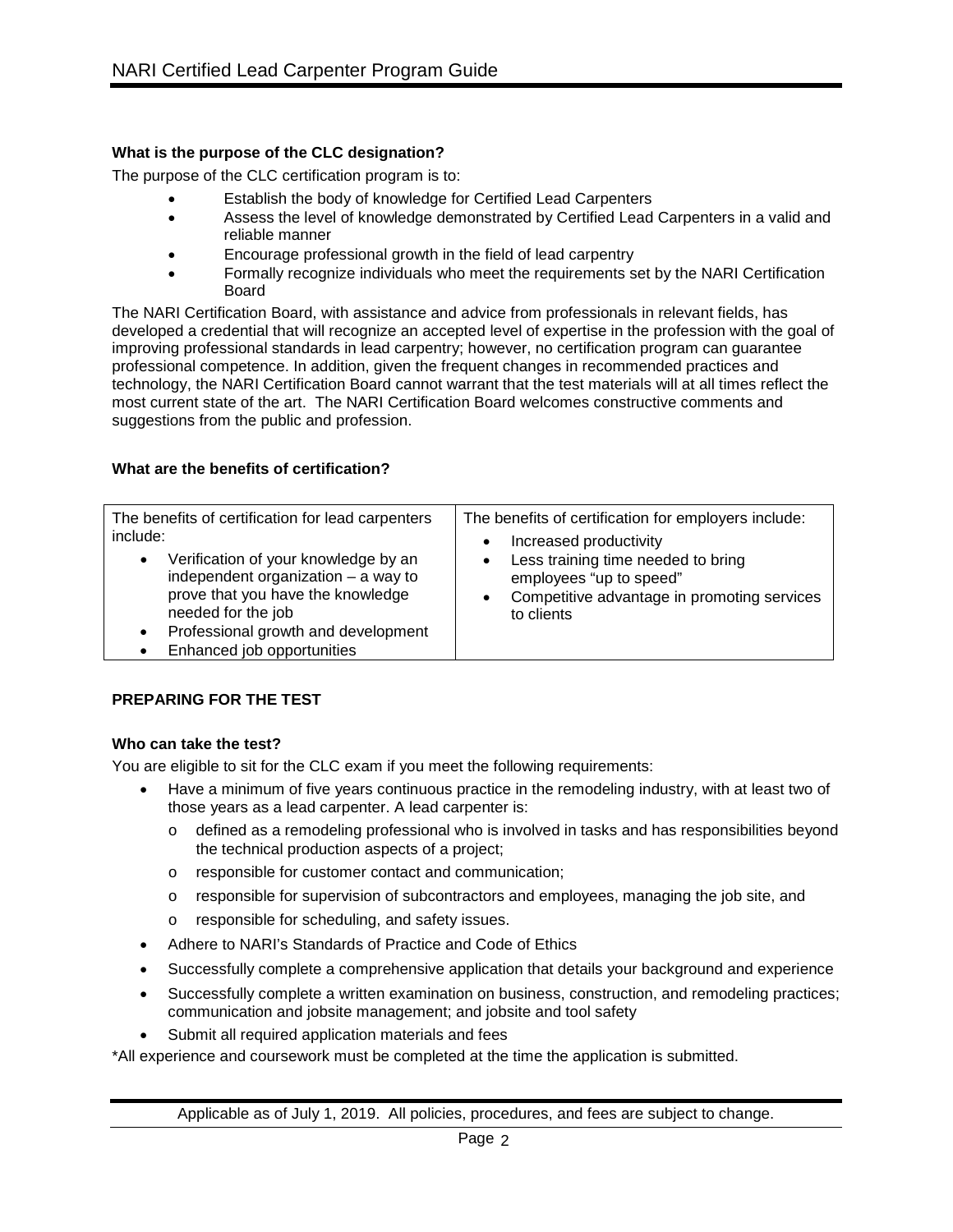# **How much does it cost?**

The certification fee of \$400 for NARI members and \$600 for non-members must accompany the application. The CLC application documents your qualifying experience, technical competence, professional development activities, and attestation to uphold NARI's Code of Ethics. All experience and coursework must be completed at the time the application is submitted. Complete applications should be submitted three months in advance of the exam date.

Once the application has been approved, all fees are non-refundable. Fees are non-transferrable

#### **How do I apply?**

You must complete the Certified Lead Carpenter application. You should allow at least ten (10) days for delivery if using first class mail. Applications received less than 30 days before your scheduled exam will be rejected.

When your application has been reviewed and accepted, you will receive acknowledgement of eligibility and your name will be entered on the roster of eligible candidates. Successful applicants are qualified to take the exam once during the next 24 months. If unsuccessful on the first attempt, subsequent examinations taken within this 2-year window are subject to a retest fee of \$50 per test. You may re-take the exam 2 times in the 24 month period. If you are not successful at passing the exam within two (2) years of your initial application date and wish to sit for the exam, you will be required to resubmit an updated application and to pay the required certification fee in effect at the time of reapplication.

#### **When and where is the test given?**

Exams are typically conducted at participating NARI Chapters. Chapters may charge an additional proctor fee to administer the exam. Please note that examination locations are subject to the availability of facilities and minimum enrollment numbers. If you are not able to take a scheduled examination, contact NARI for additional guidance on arranging an individual proctor.

The NARI Certification Board has established fixed exam dates for all NARI Certifications. These dates apply regardless of where the prep (study group) class was conducted. NARI National uses these dates as a planning tool when establishing certification study groups and advises chapter to do the same in their planning. NARI National encourages members to pursue certifications as appropriate to the member's role in the industry.

Visit<https://www.nari.org/Certification-Accreditation/Individual-Certification/Exam-Dates> for the most current list of test dates.

#### **How are special testing arrangements made?**

The NARI Certification Board will make reasonable efforts to accommodate eligible candidates who require special arrangements to take the exam. Candidates who request special accommodations must make their request in writing at least 60 days in advance of the test date. Documentation should be in the form of a letter on the official letterhead of a licensed or certified professional qualified to diagnose and treat special conditions. A description of the special accommodation(s) requested should be included. Your request, with the supporting documentation, will be reviewed to determine if the accommodation will be granted. If approved, you and your exam proctor will be notified. The special accommodations and auxiliary aids and services must not present an undue burden to the NARI Certification Board and must not fundamentally alter the measurement of the knowledge the exam is intended to test.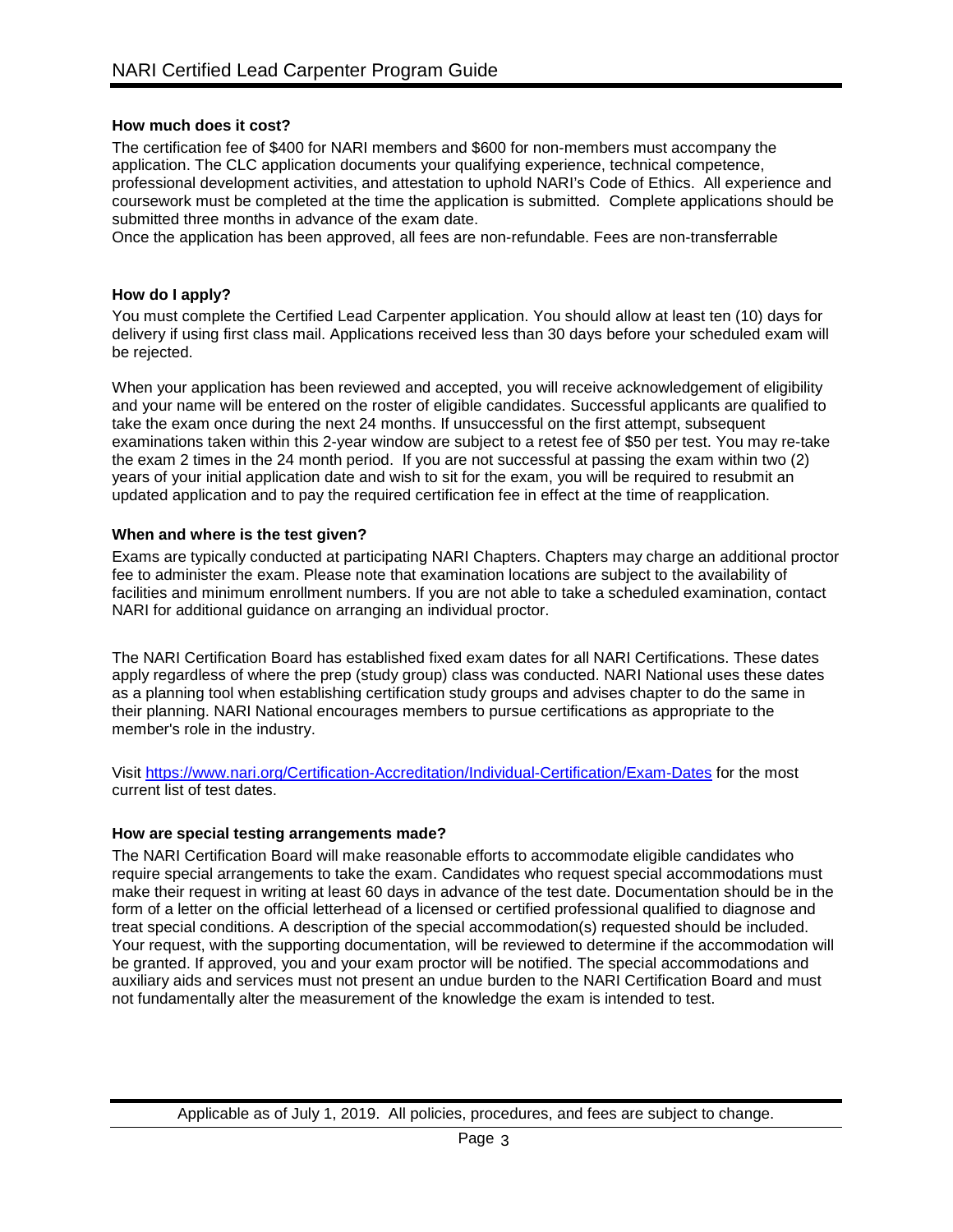### **What is the format for the test?**

The exam is offered in a single, three-hour session. The test will have 180 multiple-choice questions. Each question will have four options or choices, only one of which is the correct or best answer. You are to select the **correct** or **best** answer from these options.

### **What do I need to know for the test?**

The exam content outline organizes the knowledge and tasks deemed essential to lead carpentry into 20 areas.

#### **The CLC exam content outline**

The composition of the exam is guided by research, on the job tasks performed, and knowledge needed by lead carpenters. On the following pages list the exam sections and the approximate percentage of the exam devoted to each one.

#### **1. Business Management 6 to 8%**

- 1 Define common business terms.<br>2 Define the scope of the Lead Ca
- 2 Define the scope of the Lead Carpenter work.<br>3 Describe what constitutes the project's selling
- Describe what constitutes the project's selling price.
- 4 Describe the Lead Carpenter's impact on project profits.<br>5 Describe the factors that control the cost of workers' com
- Describe the factors that control the cost of workers' comp insurance and the Lead Carpenter's role in keeping these rates low.
- 6 Describe the Lead Carpenter concept and its benefits.
- 7 Describe the options available to the Lead Carpenter to obtain additional labor on the project.
- 8 Describe the use of technology to assist the Lead Carpenter.

#### **2. Plans & Specs 10 to 12%**

- 1 Define the various components of the CSI specification program.
- 2 Define basic terms associated with plans and remodeling specifications. 1
- 3 Describe a process used to verify the integrity of a set of working drawings.<br>4 Describe and define the symbols and lines used on remodeling plans.
- Describe and define the symbols and lines used on remodeling plans.

#### **3. Codes & Law 3 to 5%**

- 1 Describe the purpose of the building code.<br>2 Describe how building codes may vary fron
- Describe how building codes may vary from one jurisdiction to another.
- 3 Understand the requirements for obtaining a building permit.
- 4 Describe the guidelines for working with building inspectors.

# **4. Pre-Construction 5 to 7%**

- 1 Describe the information that should be gathered in relation to the homeowner.<br>2 Describe the information that should be gathered in relation to the architect. if u
- 2 Describe the information that should be gathered in relation to the architect, if used.
- 3 Describe the information that should be gathered in relation to the jobsite.
- 4 Describe why a thorough inspection of the jobsite prior to starting is important to your company.
- 5 Conduct an evaluation of project plan to project specifications noting any differences.
- 6 Describe the purpose and content of the project file.<br>7 Describe the process of creating a materials list.
- Describe the process of creating a materials list.
- 8 Describe the role the materials list plays in project scheduling.
- 9 Describe the purpose of the preconstruction conference.<br>10 List the people that should attend the preconstruction con
- List the people that should attend the preconstruction conference.
- 11 Describe the guidelines that are used when conducting the preconstruction conference.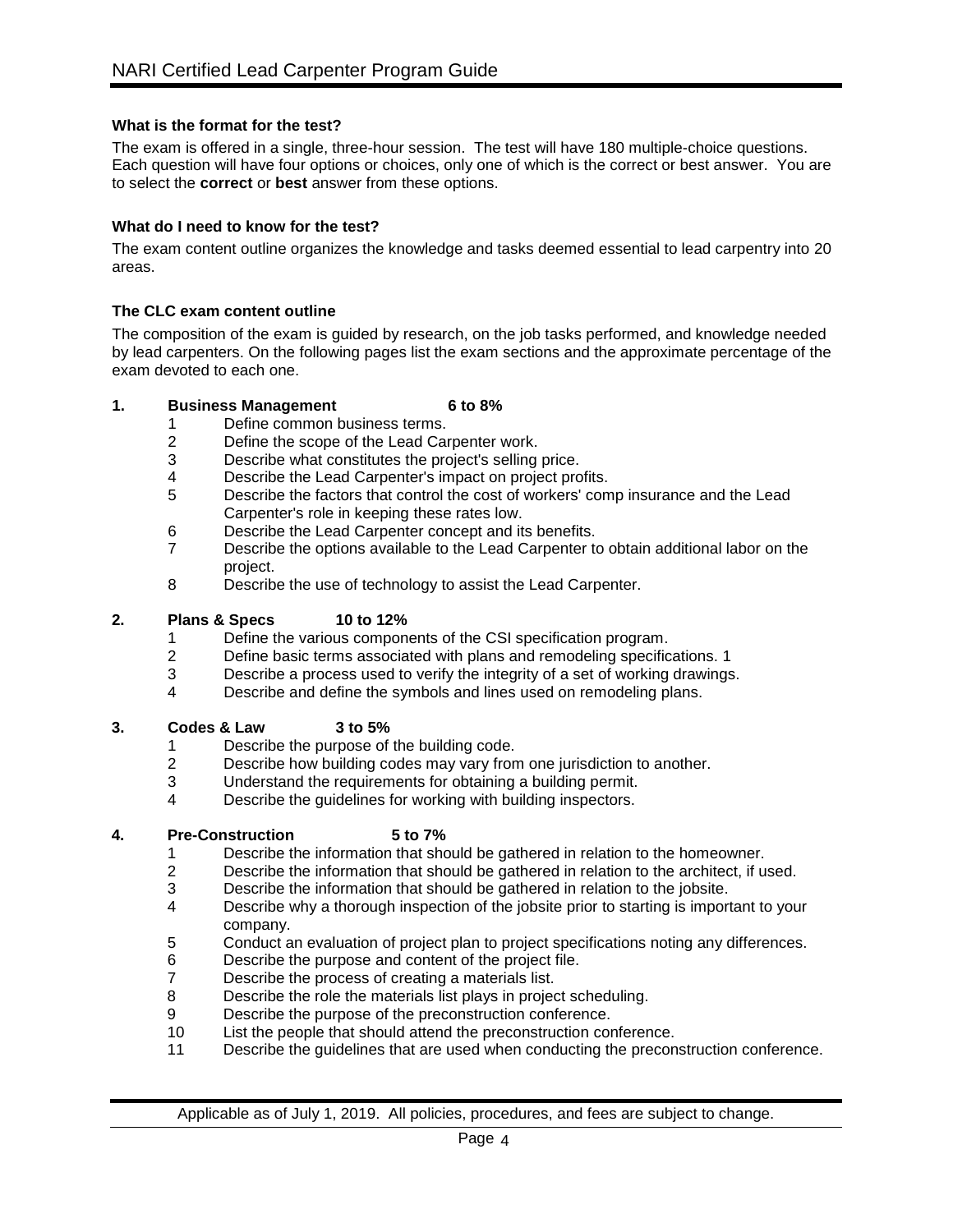### **5. Jobsite Safety 10 to 12%**

- 1 List the responsibilities regarding safety of the CLC.<br>2 Define the primary safety responsibility of the CLC.
- 2 Define the primary safety responsibility of the CLC.<br>3 Define the terms associated with jobsite safety.
- 3 Define the terms associated with jobsite safety.<br>4 Understand and apply OSHA safety standards.
- Understand and apply OSHA safety standards.
- 5 Describe the requirement for a First Aid Kit on the jobsite.
- 6 Describe the four classes of fire and the primary method of control of each class.
- 7 List the minimum fire extinguisher requirements on a jobsite.
- Describe the OSHA requirements when storing materials within buildings which are under construction.
- 9 Describe foot protection requirements required while on the jobsite.
- 10 List the work clothing precautions that should be observed while on the jobsite.
- 11 List when eye protection must be worn while on the jobsite.<br>12 Describe and explain the specific safety rules associated wi
- 12 Describe and explain the specific safety rules associated with hand tools.<br>13 Describe and explain the specific safety rules associated with power tools
- 13 Describe and explain the specific safety rules associated with power tools.<br>14 Describe and explain electrical safety as it relates to tools and jobsite safet
- Describe and explain electrical safety as it relates to tools and jobsite safety.
- 15 Describe the hazards presented by asbestos on a remodel project.<br>16 Describe the specific precautions that must be taken if asbestos ma
- Describe the specific precautions that must be taken if asbestos may be disturbed as part of the remodel project.
- 17 Describe the hazards presented by lead based paint on a remodel project.
- 18 Describe the requirements imposed by EPA's Renovation, Repair, and Painting (RRP) rule.
- 19 Describe the specific precautions that must be taken if lead based paint may be disturbed as part of the remodel project.
- 20 Describe and interpret a Safety Data Sheet (SDS).<br>21 List methods to prevent trips or falls from occurring
- List methods to prevent trips or falls from occurring on the jobsite.
- 22 List the hazardous chemicals that may be found on a remodel project and the precautions associated with each.
- 23 List the leading cause of injuries on construction jobs.<br>24 Describe the ladder and scaffold safety precautions.
- Describe the ladder and scaffold safety precautions.

#### **6. Communication & People Skills 8 to 10%**

- 1 List the four elements of effective on-the-job communications.
- 2 Describe the characteristics of the different levels of communication.
- 3 Describe the various components that make up non-verbal communications.<br>4 List the typical roadblocks to good listening skills.
- List the typical roadblocks to good listening skills.
- 5 Describe the keys to effective listening.

### **7. Supervision 3 to5%**

- 1 Describe the basic guidelines for supervising others on the jobsite.
- 2 Describe the cautions to be exercised when teaching or correcting an individual.<br>3 list the major personnel issues that jobsite supervisors face daily
- List the major personnel issues that jobsite supervisors face daily.
- 4 Describe the basic guidelines for working with a sub-contractor.
- 5 List and describe the five keys to success for working with crews.

#### **8. Job Site Management 3 to 5%**

- 1 Describe the organization process as it relates to managing the jobsite.<br>2 Describe the paperwork required to be kept on the jobsite.
- Describe the paperwork required to be kept on the jobsite.
- 3 Describe the basics of project scheduling.
- 4 Compute the impact (cost) of a project going over the scheduled completion date.<br>5 Describe the types of inspections that a typical remodeling project requires.
- Describe the types of inspections that a typical remodeling project requires.
- 6 Describe the purpose and processing of change orders.
- 7 Describe the purpose and use of the punch list.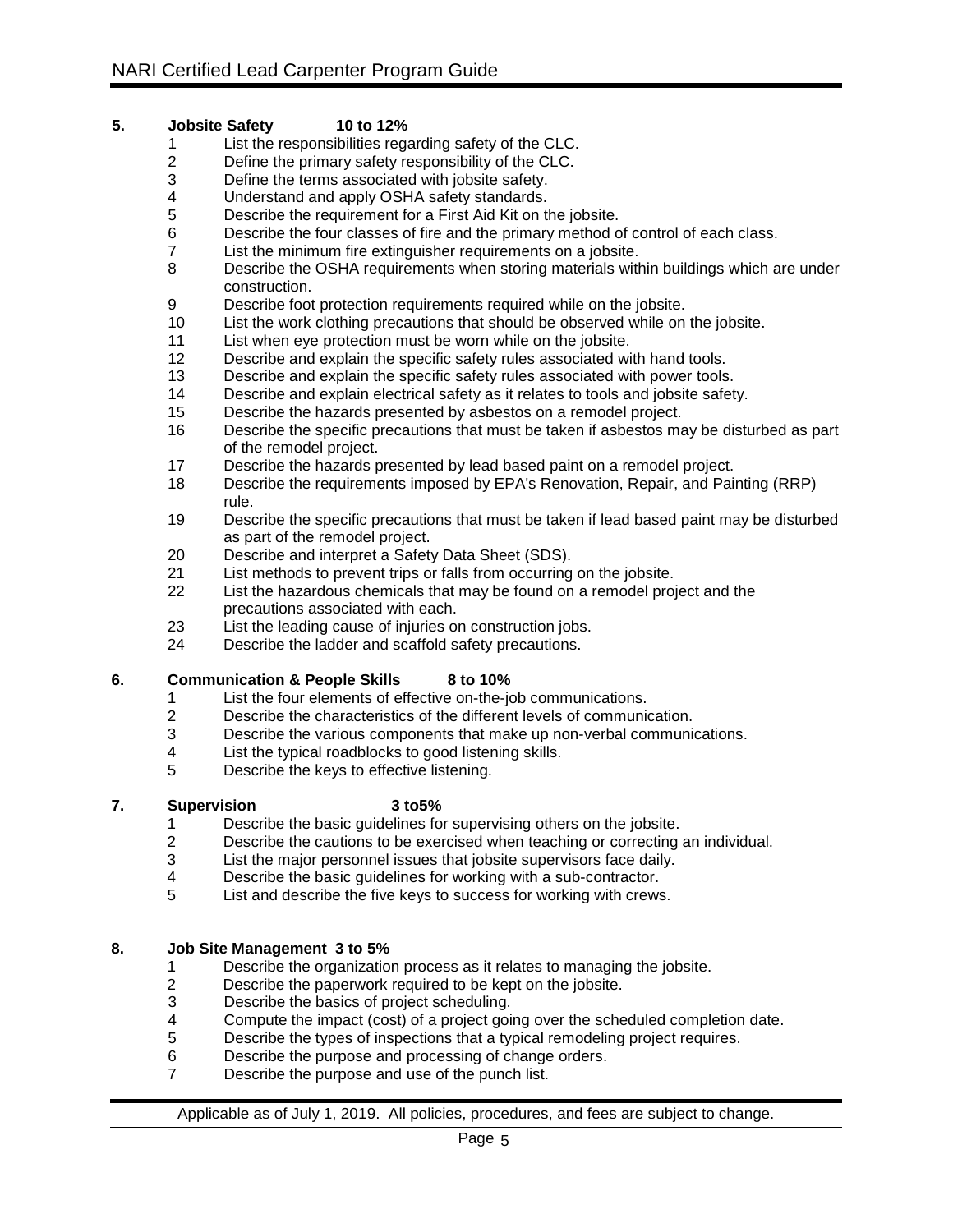- 8. Describe the zero punchlist concept and implementation procedures (new)
- 9. Describe the Key components that indicate a job as 100% closed (done done) (new)

# **9. Construction Trades 40% to 45%**

#### **A Carpentry 10 to 15%**

### **1. Rough**

- 1 Define the terms associated with carpentry.
- 2 Describe the purpose of and support methods of beams and girders.<br>3 Describe the proper framing methods of walls (load and non-load bea
- 3 Describe the proper framing methods of walls (load and non-load bearing).<br>4. Identify the components of roof and ceiling systems
- Identify the components of roof and ceiling systems
- 5 Describe the purpose, proper spacing, and sizing of floor joists.
- 6 Describe the various special floor systems including the parallel-chord truss.
- 7 Describe the use of panelized floor systems including precautions when making modifications.

#### **2. Finish Carpentry**

- 1. Order the amount of material required to trim and mold a remodeling project
- 2. Evaluate space for cabinet installation, walls plumb and square and floor level
- 3. Describe the methods used to install wood trim around windows and doors
- 4 Describe the various methods of constructing stairs.
- 5 Calculate the number and size of risers and treads (less nosing) for a given stair run.
- 6. Describe the methods used to install baseboard and base shoe molding
- 7. Describe the methods used to Install crown molding

#### **3. Windows and Doors 3 to 5%**

- 1 Define terms associated with windows and doors.<br>2 Describe the two methods of replacing windows.
- Describe the two methods of replacing windows.
- 3 Describe the NFRC window label components.

# **B Concrete & Masonry 3 to 5%**

- 1 Define the terms associated with concrete and masonry.
- 2 Describe and identify damage caused to brick by moisture.
- 3 Describe methods that can be used to eliminate moisture damage to brick.
- 
- 4 Describe the stress that can damage masonry.<br>5 Describe the effects of soil expansion and settle 5 Describe the effects of soil expansion and settlement.<br>6 Describe the cure process of concrete.
- 6 Describe the cure process of concrete.<br>
7 Describe the purpose and location of co
- 7 Describe the purpose and location of control and expansion joints.<br>8 Describe and identify the various defects commonly found in concre
- Describe and identify the various defects commonly found in concrete and masonry.
- 9 Estimate the amount of concrete required for slabs, walks, drive, and footings.
- 10 Describe the precautions that should be observed when placing, finishing, and curing concrete in cold weather.

#### **C. Roofing & Siding 3 to 5%**

- 1 Define terms associated with roofing and siding.<br>2 Describe the various roofing systems in use toda
- 2 Describe the various roofing systems in use today.<br>3 Describe the various flashing types used on roofing
- Describe the various flashing types used on roofing and the specifications of each.
- **D. Insulation 3 to 5%**

- 1 Define terms associated with insulation evaluation and installation
- 2 Identify the boundaries of the thermal envelope.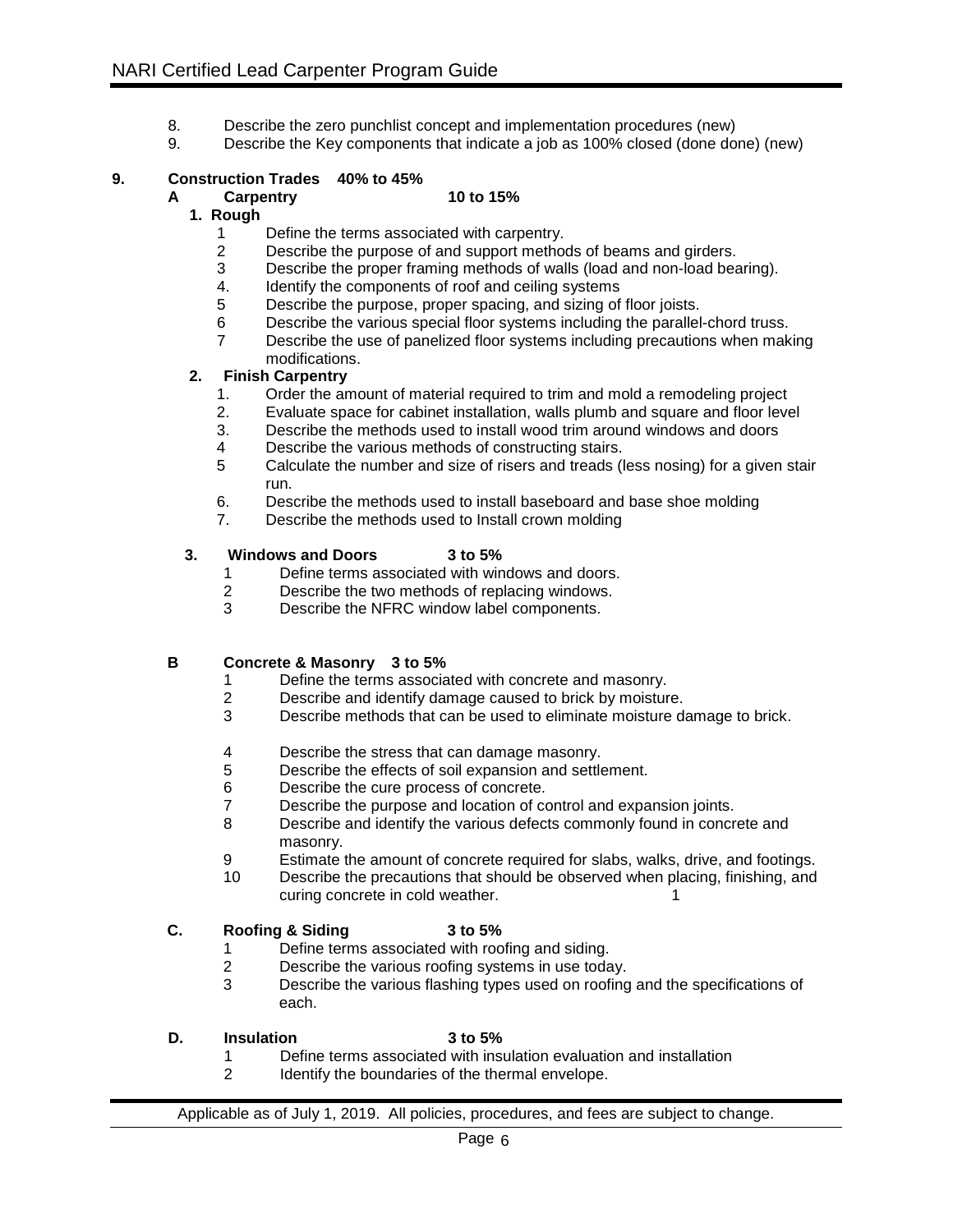- 3 Identify the architectural symbols associated with insulation.
- 4 Describe the sources of moisture in a residence.<br>5 Identify the methods of moisture and vapor transf
- 5 Identify the methods of moisture and vapor transfer.<br>6 Describe the use of caulk and weather strips to stop
- 6 Describe the use of caulk and weather strips to stop or attenuate air leakage.<br>7 Identify common sources of heat loss in a modern home.
- Identify common sources of heat loss in a modern home.
- 8 Describe moisture control as it relates to insulation installation
- 9 Describe the various construction techniques that can be employed to reduce noise transfer within the residence.

#### **E. Electrical Systems 3 to 5%**

- 1 Define terms associated with residential electrical systems.
- 2 Identify the architectural symbols associated with electrical systems.
- 3 Describe the code requirements for junction and distribution boxes in terms of location and accessibility.
- 4 Describe the precaution associated with recessed lighting fixtures.<br>5 Describe the locations of receptacles as described in the NEC code
- 5 Describe the locations of receptacles as described in the NEC code.
- 6 Describe the required locations for Ground Fault Circuit Interrupter (GFCI) protected outlets.
- 7 Describe the required locations for Arc Fault Circuit Interrupter (AFCI) protected outlets.
- 8 Describe the various types of wiring material used in residential wiring.
- 9 Describe residential grounding requirements.

#### **F. Plumbing 3 to 5%**

- 1 Define terms associated with plumbing systems.<br>2 Identify the three systems associated with resider
- 2 Identify the three systems associated with residential plumbing.<br>3 Describe the basic concepts of planning plumbing systems.
- Describe the basic concepts of planning plumbing systems.
- 4 List the typical rough-in dimensions for various plumbing fixtures.

#### **G. Mechanical Systems 3 to 5%**

- 1 Define terms associated with mechanical (HVAC) systems.
- 2 Demonstrate a basic understanding of indoor air quality and the need for adequate ventilation.
- 3 Describe back-drafting and what hazards it presents to the occupants.
- 4 Describe the method used for testing for and correcting back-draft problems.<br>5 Describe the issues related to forced air heating and cooling systems.
- 
- 5 Describe the issues related to forced air heating and cooling systems.<br>6 Describe the issues related to heat pump heating and cooling systems 6 Describe the issues related to heat pump heating and cooling systems.<br>7. Describe Mini Split systems and there use
- Describe Mini Split systems and there use

#### **H. Interior Finishes 3 to 5%**

- 1 Define terms associated with plaster application and repair.<br>2 Define terms associated with dry wall application and repair.
- 2 Define terms associated with dry wall application and repair.<br>3 Identify and describe the advantages of the various types of o
- Identify and describe the advantages of the various types of dry wall available.
- 4 Describe the installation procedures used for dry wall.<br>5 Describe the two basic types of paint.
- 5 Describe the two basic types of paint.<br>6 Describe how clean up for different type
- Describe how clean up for different types of paint varies.
- 7 Describe how to properly prepare a surface for paint.<br>8 Describe the type and application process for hardwo
- Describe the type and application process for hardwood floor finishing.

#### **10 Quality Control 1 to 2%**

1 Describe quality as it relates to the remodeling project. 2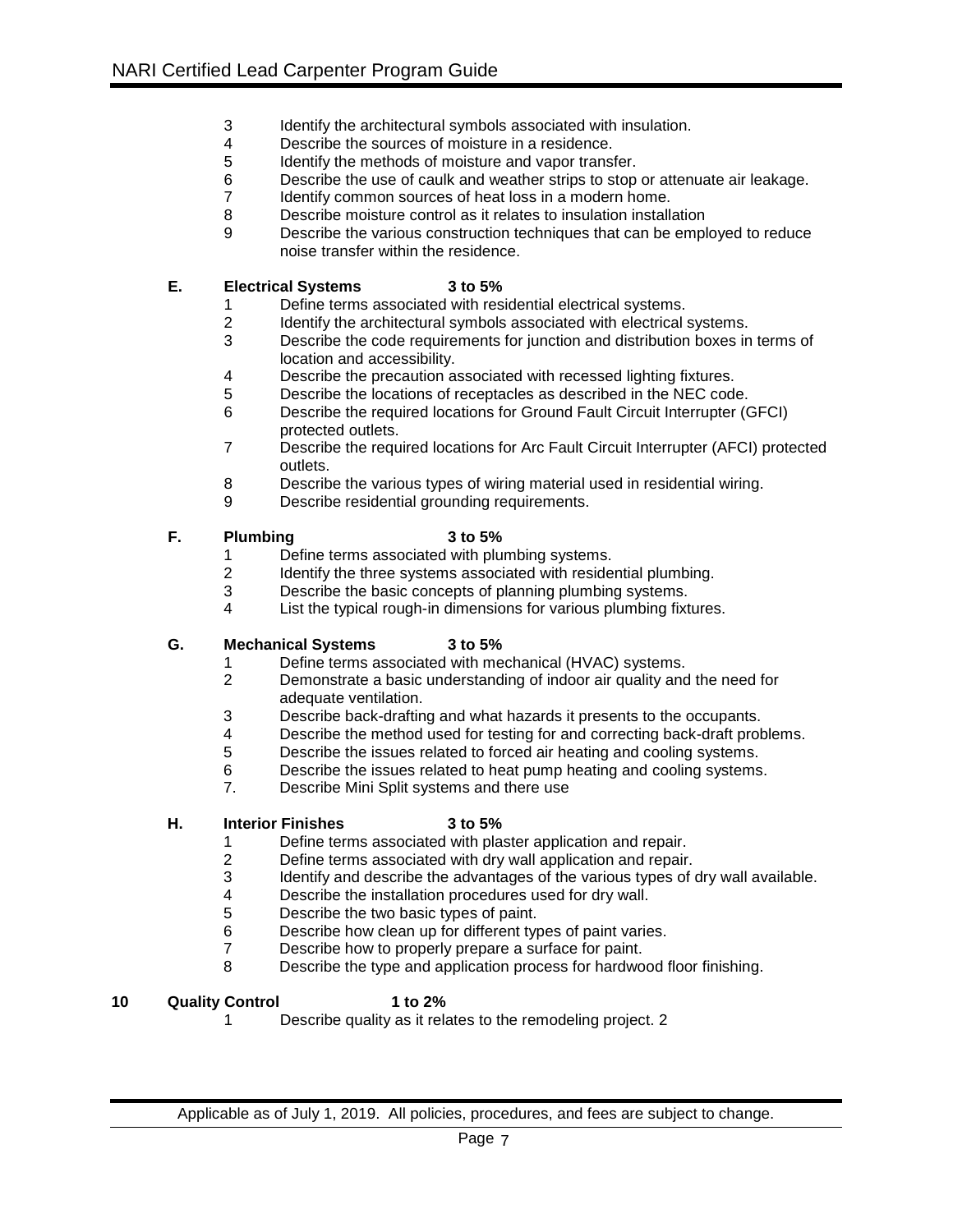# **The CLC Authoritative Literature**

The following is the CLC Authoritative Literature, a list of references that may be helpful in review for the test. The list is intended for use as a study aid only. The NARI Certification Board does not intend the list to imply endorsement of these specific references, nor are the test questions necessarily limited to these sources. The NARI Certification Board reviews the Authoritative Literature on a biannual basis January 2012.

### **Certified Lead Carpenter (CLC) References**

- 1. Modern Carpentry, current edition by Willis Wagner, Goodheart-Willcox, Tinley Park, IL
- 2. The Lead Carpenter Handbook, by Timothy Faller, Builderburg Group, Inc., 1998
- 3. International Residential Code for One- and Two-Family Dwellings *(IRC) current* Edition
- 4. Construction Print Reading, by Leonard Koel, Delmar, Albany, NY
- 5. Renovation 3<sup>nd</sup> Edition, by Michael W. Litchfield, Sterling Publishing Co. New York.
- 6. Principles and Practices of Light Construction, 6 Ed. Ronald C. Smith, Ted L. Honkala, Prentice-Hall, Englewood Cliffs, N.J., 2004
- 7. Masonry and Concrete Construction, by Ken Nolan, Craftsman Book Company; Carlsbad, **California**
- 8. Bricklaying-Brick and Block Masonry, by the Brick Institute of America, Reston, VA 2003 ASTM Standard E2112-01, Window installations procedures

#### **How do I prepare for the test?**

You may choose to study on your own or you may decide to join a study group at your local chapter to gain a better understanding of one or more content areas. Find a study group, contact your chapter representative or visit<http://www.nari.org/certify/index.asp> for a current list of virtual study group/course information.

When planning your studying, you should also think about what percentage of the test questions will cover each major content area. Decide which resources will better help you prepare for the test. The references listed in the authoritative literature above may be helpful when you are reviewing the content areas included on the test.

#### **TAKING THE TEST**

### **What are the requirements during the test?**

You should arrive at the testing site approximately thirty (30) minutes to one (1) hour prior to the test to allow sufficient time for you to check-in and locate your seat. Late arrivals cannot be admitted to the test. Be prepared to provide a photo ID to the test administrator as part of the registration process. You may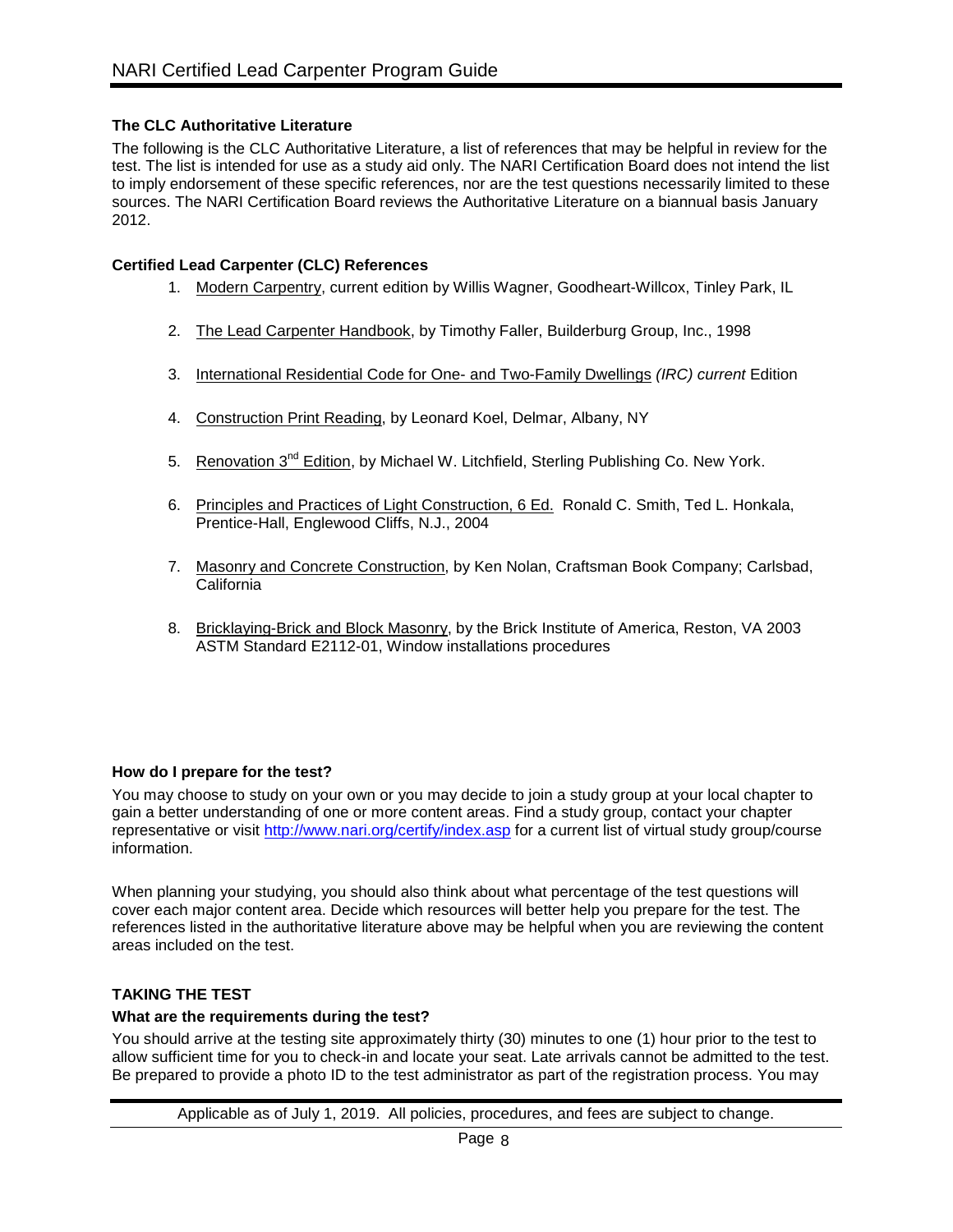not use devices with memory capabilities. Audible beepers, cellular phones, books, and papers will not be allowed in the testing room. Note taking is prohibited during the test. Paper for conducting calculations will be provided by the test administrator and will be collected at the completion of the exam period. Unauthorized visitors will not be allowed at the test site. Observers approved by the NARI Certification Board may, however, be present during the testing session. Only water will be allowed in the testing room. All other materials, food, and beverages are prohibited.

Before you take the exam, you will be asked to sign the following statement: "Due to the confidential nature of this test, I agree that I will not copy or retain test questions or transmit them in any form to any other person or organization." If you do not sign this statement, you will be dismissed from the testing center or your test results may be invalidated. The theft or attempted theft of the test or copying or disclosure of test questions is punishable by law.

# **Sample Examination Questions**

The CLC examination is a knowledge-based, paper-and-pencil examination consisting of 180 multiplechoice questions administered in a single four-hour period. The following questions have been selected for inclusion in candidate materials as sample questions. While these sample questions are intended to give candidates a better sense of the CLC questions, the actual examination may include these and other similar types of questions in varying proportions. The answers to these sample questions are given on the last page of this handbook.

- 1. The lead carpenter arrives at the jobsite without the company step ladder even though it's needed. The jobsite is one hour away from the office. What should the lead carpenter do?
	- A. Cancel the work task<br>B. Ask permission to use
	- Ask permission to use the client's ladder
	- C. Borrow the neighbor's ladder<br>D. Return to the company location
	- Return to the company location and pick up the ladder
- 2. When using panels for roof sheathing a gap of should be left at the sides.
	- A. 1/2"
	- B. 3/16"
	- C. 3/8"
	- D. 1/4"
- 3. Construction adhesives used to bond sub-flooring to the joists \_\_\_\_\_\_\_\_\_\_.<br>A. stiffen the floor
	- stiffen the floor
	- B. reduce floor squeaks
	- C. require fewer fasteners
	- D. All of the above
- 4. The basic purpose of building codes is \_\_\_\_\_\_\_\_\_\_.
	- A. to provide for the health, safety, and general welfare of the occupants of the building
	- B. to see that construction work conforms to the common building standards of the community
	- C. to provide for the health, safety and general welfare of the occupants of the building and the community
	- D. to eliminate the hazards of construction work for both the occupants of the building and the construction workers
- 5. The most effective way to pass building code inspections is  $\qquad \qquad$ .
	- A. to have your manager present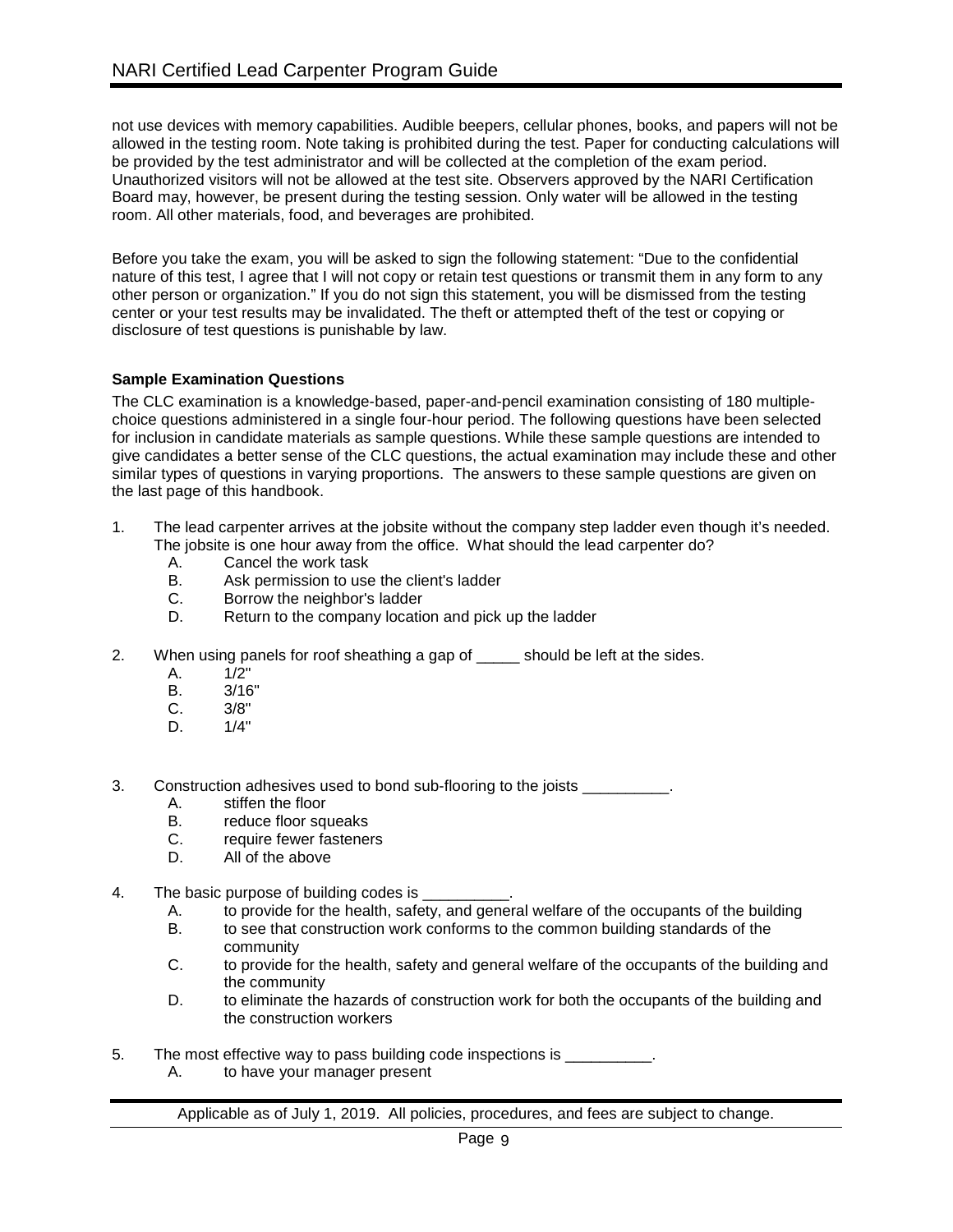- B. to hire good, qualified subs
- C. to know the local codes<br>D. to do good work
- to do good work
- 6. How many effective communication elements need to break down before we have a poor reception of a message or instructions?
	- A. One<br>B. Two
	- B. Two<br>C. Three
	- **Three**
	- D. All four
- 7. In working with crews, which one of the following is not a key to success?
	- A. Empathy
	- B. Your appearance<br>C. The hourly rate you
	- The hourly rate your company pays
	- D. The consistency you show to them
- 8. Concrete with a slump of four inches or less will \_\_\_\_\_\_\_\_\_\_.
	- A. minimize bleed water<br>B. take longer to set
	- B. take longer to set<br>C. promote dusting
	- C. promote dusting<br>D. fail most tests
	- fail most tests
- 9. What is the maximum spacing of outlets, measured along the floor line, in any living space?<br>A. 6'
	- A. 6'
	- B. 9'<br>C. 12'
	- $C_{1}$
	- D. 15'

10. Electrical outlets may NOT be installed above electric heating baseboard units

- A. if they are on the same circuit as the baseboard
- B. if they are on a different circuit from the baseboard<br>C. unless they are needed to meet outlet spacing regu
- C. unless they are needed to meet outlet spacing requirements<br>D. under any circumstances
- under any circumstances
- 11. Regarding site inspection and evaluation of existing construction, which statement is most correct?
	- A. One is included in the other.<br>B. Two similar but different thin
	- Two similar but different things.
	- C. Always done at the same time.
	- D. Two different activities.
- 12. If a panel with an R-value of 5 lets 1000 BTUs pass through per hour, then under the same conditions, a panel with an R-value of 10 will let how many BTUs pass through?
	-
	- A. 500<br>B. 1.00 B. 1,000<br>C. 2,000
	- C. 2,000
	- D. 2,500
- 13. The "dew point" is the temperature at which the air is completely saturated with moisture. Any lower temperature will cause what to occur?
	- A. Ice to form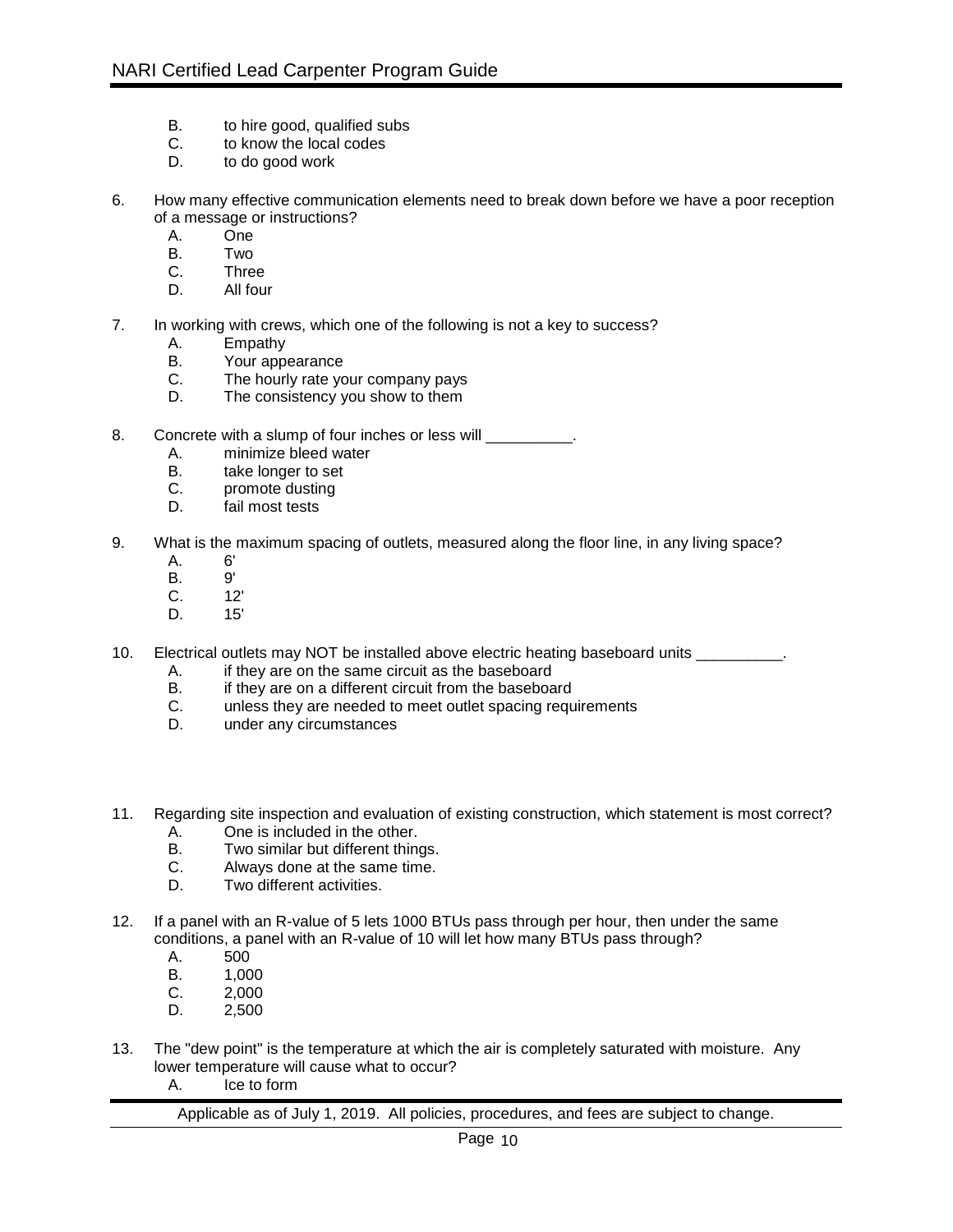- B. Condensation to form
- C. Fog to form<br>D. Nothing will
- Nothing will happen
- 14. Warm moist air always moves
	- A. in circles counter-clockwise
	- B. from its source to the dew point<br>C. from cold to hot
	- from cold to hot
	- D. from hot to cold
- 15. When your project goes over schedule by one day, what does your company lose that cannot be recovered?
	- A. The cost of materials used.<br>B. One day's planned dollar an
	- One day's planned dollar amounts of overhead and profit.
	- C. The cost of subcontractors' work.
	- D. The cost of workers' compensation.
- 16. When installing a gas log in a fireplace designed for solid fuel \_\_\_\_\_\_\_\_\_\_.
	- A. the flue may be blocked<br>B. the damper must be ope
	- B. the damper must be operable<br>C. it is necessary to remove or blo
	- it is necessary to remove or block open the damper
	- D. the flue liner must be replaced
- 17. If your manager has already held a pre-construction conference with the client, the architect and the sales person/estimator, the best thing for a Lead Carpenter to do is\_
	- A. get the facts and input from your manager and move on with the work
	- B. check with the homeowner as to what was said
	- C. ask your manager for a copy of the conference checklist that was used
	- D. hold your own conference
- 18. The reason that jack studs must fit perfectly under a header is to ensure that \_\_\_\_\_\_.
	- A. it looks professional<br>B. lumber is not wasted
	- B. lumber is not wasted<br>C. doors or windows ope
	- C. doors or windows operate properly<br>D. shims can be installed properly
	- shims can be installed properly
- 19. Where roofs meet perpendicular walls, \_\_\_\_\_\_\_\_\_\_ should be installed to protect the intersection.
	- A. continuous metal flashing<br>B. metal step flashing
	-
	- B. metal step flashing<br>C. continuous fabric fla continuous fabric flashing
	- D. Any of the above
- 20. Which of the following will a ground-fault circuit interrupter provide protection against \_\_\_\_\_\_\_\_\_.
	- A. overheating of tools or equipment
	- B. destruction of insulation on wiring<br>C. line-to-line contact hazards
	- C. line-to-line contact hazards<br>D. the ground fault
	- the ground fault
- 21. Two members joined at an angle, commonly 45°, is a \_\_\_\_\_\_\_\_\_\_.
	- A. Crown joint
	- B. Lintel<br>C. Meetir
	- Meeting style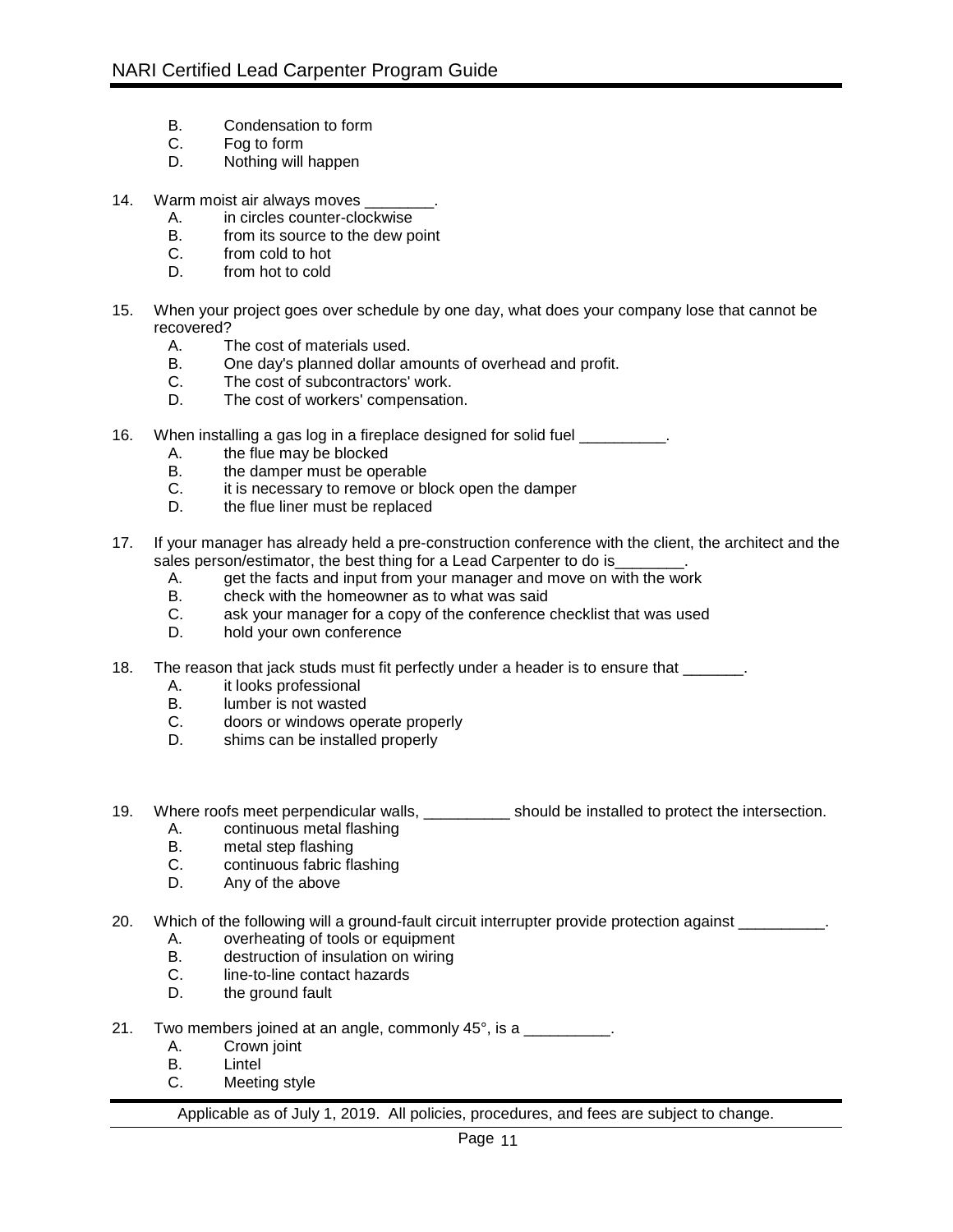- D. Miter joint
- 22 Properly motivating a crew can best be done around which of these concepts?
	- A. Competition
	- B. Making them respect you first
	- C. With discipline
	- D. Fostering a team attitude
- 23 Although a Lead Carpenter doesn't have to know everything there is to know about each sub's trade, which of the following does s/he need to know?
	- A. Every detail of the sub's contract.
	- B. Thorough knowledge of each trade's specs.
	- C. What needs to be done before each sub can begin their work?
	- D. The codes pertaining to each sub's work.<br>E. All of the above
	- All of the above

#### **What information will I receive about my score?**

The test is designed to distinguish those who have the basic level of knowledge from those who do not. There is no evidence that someone who receives a very high score on the test will perform significantly better on the job than someone whose score falls exactly at the passing point. Therefore, if you pass the test, you will be informed only that you have successfully completed the credentialing process. You will NOT be notified of your actual score. Your completed exam will not be returned to you for review or comment.

If you do not achieve a passing score, you will be notified of that fact and will receive a report showing your pass/fail performance in each content area. This information is provided to assist you in deciding whether to retake the test and how to plan your study efforts for future tests.

#### **When will I receive my test results?**

CLC test results will be mailed approximately four (4) weeks after the exam. You may elect to receive notification via e-mail by completing the appropriate form at the time you take the exam. To protect the confidentiality of your test score, no results will be given over the telephone. Results will not be released to any third party without your specific written permission. Forms will be available on the day of the exam or they may be requested from [certification@nari.com.](mailto:certification@nari.com)

#### **Request for hand scoring**

If you do not achieve a passing score on the exam, you may ask that your test be re-scored by hand to verify the reported score. Your request must be in writing and must be accompanied by a payment in the amount of \$50, made payable to NARI. Request for hand scoring can be honored for only 30 days after the distribution of the results.

#### **Retaking the test**

There is a limit of two times that you may apply for and re-take the test within two years of your initial application date. If you do not succeed in passing the test by the second anniversary of your initial application date you will be required to submit a new application form, fees, and meet all eligibility requirements in effect at the time of the new application. There is a \$50 fee for exam retakes.

#### **Appeals**

Within 20 business days after announcement of the results of the CLC examination, unsuccessful candidates may file an appeal of their score with the NARI Certification Board on the basis of alleged inappropriate exam administration procedures, testing conditions severe enough to cause a major